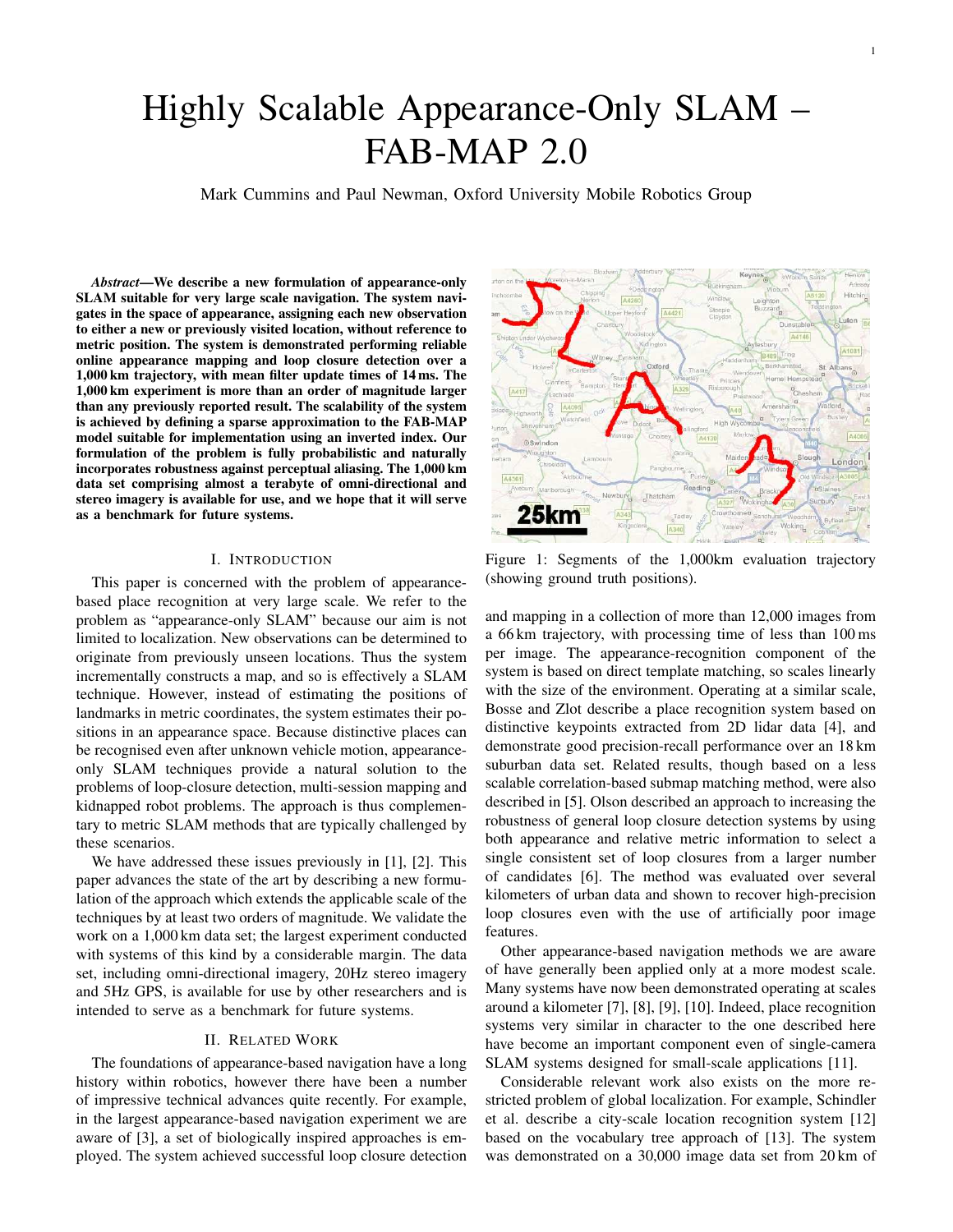urban streets, with retrieval times below 200 ms. Also of direct relevance is the research on content-based image retrieval systems in the computer vision community, where systems have been described that deal with more than a million images [14], [15], [13]. However, the problem of retrieval from a fixed index is considerably easier than the full loop-closure problem, because it is possible to tune the system directly on the images to be recognised, and the difficult issue of new place detection does not arise. We believe the results presented in this paper represent the largest scale system that fully addresses these issues of incrementality and perceptual aliasing.

## III. SYSTEM DESCRIPTION

## *A. Probabilistic Model*

The probabilistic model employed in this paper builds directly on the scheme outlined in [1]. For completeness, we recap it briefly here.

The basic data representation used is the bag-of-words approach developed in the computer vision community [16]. Features are detected in raw sensory data, and these features are then quantized with respect to a *vocabulary*, yielding *visual words*. The vocabulary is learned by clustering all feature vectors from a set of training data. The Voronoi regions of the cluster centres then define the set of feature vectors that correspond to a particular visual word. The continuous space of feature vectors is thus mapped into the discrete space of visual words, which enables the use of efficient inference and retrieval techniques. In this paper, the raw sensor data of interest is imagery, processed with the SURF feature detector [17], though in principle the approach is applicable to any sensor or combination of sensors, and we have explored multisensory applications elsewhere [18].

FAB-MAP, our appearance-only SLAM system, defines a probabilistic model over the bag-of-words representation. An observation of local scene appearance captured at time  $k$  is denoted  $Z_k = \{z_1, \ldots, z_{|v|}\}\$ , where  $|v|$  is the number of words in the visual vocabulary. The binary variable  $z_i$ , which we refer to as an observation component, takes value 1 when the  $i^{th}$ word of the vocabulary is present in the observation.  $\mathcal{Z}^k$  is used to denote the set of all observations up to time  $k$ .

At time  $k$ , our map of the environment is a collection of  $n_k$  discrete and disjoint locations  $\mathcal{L}^k = \{L_1, \ldots, L_{n_k}\}\.$  Each location has an associated appearance model, given by the set

$$
\{p(e_1 = 1|L_i), \dots, p(e_{|v|} = 1|L_i)\}\tag{1}
$$

The variable  $e_i$  models feature existence, as distinct from  $z_i$ which models feature observation. A detector model relates existence  $e_i$  to detection  $z_i$ . The detector model captures the rate of false positive and false negative word detections, and is specified by

$$
\mathcal{D}: \begin{cases} p(z_i = 1 | e_i = 0), & \text{false positive probability.} \\ p(z_i = 0 | e_i = 1), & \text{false negative probability.} \end{cases}
$$
 (2)

A further salient aspect of the data is that visual words do not occur independently – indeed, word occurrence tends to be highly correlated. For example, words associated with car wheels and car doors are likely to be observed simultaneously.



Figure 2: Graphical model of the system. Locations L independently generate existence variables  $e$ . Observed variables  $z_i$  are conditioned on existence variables  $e_i$  via the detector model, and on each other via the Chow Liu tree.

We capture these dependencies by learning a tree-structured Bayesian network using the Chow Liu algorithm [19], which yields the optimal approximation to the joint distribution over word occurrence within the space of tree-structured networks. Importantly, tree-structured networks also permit efficient learning and inference even for very large visual vocabulary sizes. The graphical model of the system is shown in Figure 2.

Given our probabilistic appearance model, localization and mapping can be cast as a recursive Bayes estimation problem, closely analogous to metric SLAM. A pdf over location given the set of observations up to time  $k$  is given by:

$$
p(L_i|\mathcal{Z}^k) = \frac{p(Z_k|L_i, \mathcal{Z}^{k-1})p(L_i|\mathcal{Z}^{k-1})}{p(Z_k|\mathcal{Z}^{k-1})}
$$
(3)

Here  $p(L_i|\mathcal{Z}^{k-1})$  is our prior belief about our location,  $p(Z_k | L_i, \mathcal{Z}^{k-1})$  is the observation likelihood, and  $p(Z_k|Z^{k-1})$  is a normalizing term. We briefly discuss the evaluation of each of these terms below. Full details can be found in [1].

*Observation Likelihood:* To evaluate the observation likelihood, we assume independence between the current and past observations conditioned on the location, and make use the Chow Liu model of the joint distribution, yielding:

$$
p(Z_k|L_i) = p(z_r|L_i) \prod_{q=2}^{|v|} p(z_q|z_{p_q}, L_i)
$$
 (4)

where  $z_r$  is the root of the Chow Liu tree and  $z_{p_q}$  is the parent of  $z_q$  in the tree. Each term in the product can be further expanded as:

$$
p(z_q|z_{p_q}, L_i) = \sum_{s_{e_q} \in \{0, 1\}} p(z_q|e_q = s_{e_q}, z_{p_q}) p(e_q = s_{e_q} | L_i)
$$
\n(5)

which can be evaluated explicitly.

*Location Prior:* The location prior  $p(L_i | \mathcal{Z}^{k-1})$  is obtained by transforming the previous position estimate via a simple motion model. The model assumes that if the vehicle is at location i at time  $k - 1$ , it is likely to be at one of the topologically adjacent locations at time k.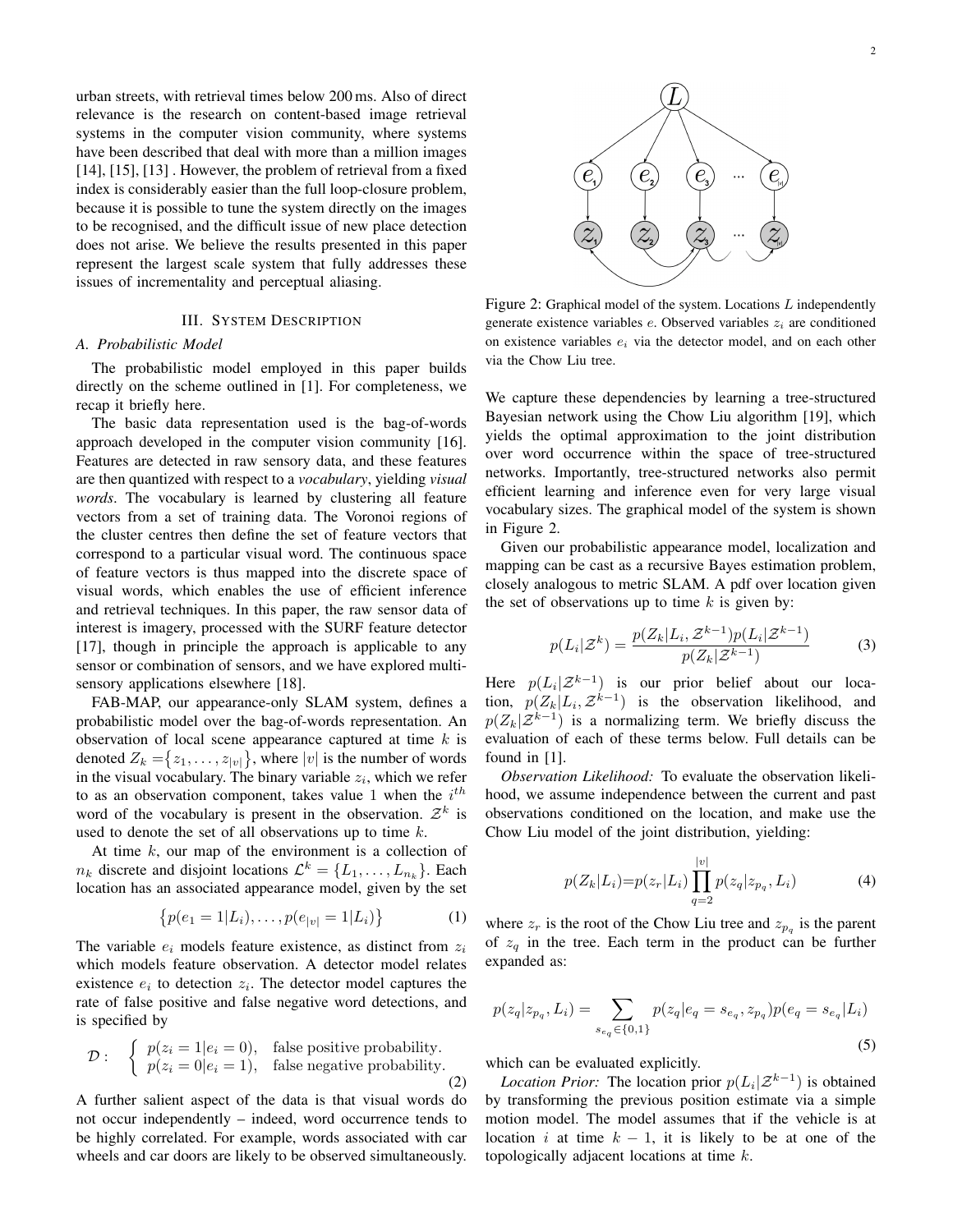*Normalization:* In contrast to a localization system, a SLAM system requires an explicit evaluation of the normalizing term  $p(Z_k|Z^{k-1})$ , which incorporates the probability that the current observation comes from a previously unknown location. If we divide the world into the set of mapped locations M and the unmapped locations  $\overline{M}$ , then

$$
p(Z_k|Z^{k-1}) = \sum_{m \in M} p(Z_k|L_m)p(L_m|Z^{k-1}) \qquad (6)
$$

$$
+\sum_{u\in\overline{M}} p(Z_k|L_u)p(L_u|\mathcal{Z}^{k-1})\qquad(7)
$$

The second summation cannot be evaluated directly because it involves all possible unknown locations. However, if we have a large set of randomly collected location models  $L<sub>u</sub>$ , (readily available from previous runs of the robot or other suitable data sources such as, for our application, Google Street View), we can approximate the summation by Monte Carlo sampling. Assuming a uniform prior over the samples, this yields:

$$
p(Z_k|\mathcal{Z}^{k-1}) \approx \sum_{m \in M} p(Z_k|L_m)p(L_m|\mathcal{Z}^{k-1}) \qquad (8)
$$

$$
+p(L_{new}|\mathcal{Z}^{k-1})\sum_{u=1}^{n_s}\frac{p(Z_k|L_u)}{n_s}
$$
 (9)

where  $n_s$  is the number of samples used, and  $p(L_{new} | \mathcal{Z}^{k-1})$ is our prior probability of being at a new location.

*Data Association:* Once the pdf over locations is computed, a data association decision is made. The observation  $Z_k$ is used either to initialize a new location, or update the appearance model of an existing location. Each component of the appearance model is updated according to:

$$
p(e_i = 1 | L_j, \mathcal{Z}^k) = \frac{p(Z_k | e_i = 1, L_j)p(e_i = 1 | L_j, \mathcal{Z}^{k-1})}{p(Z_k | L_j)}
$$
(10)

In the case of new locations, the values  $p(e_i = 1|L)$  are initialized to the marginal probability  $p(e_i = 1)$  derived from the training data, and then the update is applied.

### *B. Efficient Large Scale Implementation - FAB-MAP 2.0*

The probabilistic model defined above has been used previously in [20], [1], and an approximate inference procedure for it was described in [2]. A key contribution of this paper is to describe a modified version of the model which extends its applicability by more than two orders of magnitude in scale.

For a highly scalable system, we turn to an inverted index retrieval architecture. In computational terms, the inverted index approach essentially scales indefinitely [21]. However, FAB-MAP is not directly implementable using an inverted index structure, because the appearance likelihood  $p(Z_k|L_i)$ requires evaluation of Equation 4,  $\prod_{q=2}^{|v|} p(z_q | z_{p_q}, L_i)$ . The computation pattern is illustrated in Figure 3. Every observation component contributes to the appearance likelihood, including *negative* observations – those where  $z_q = 0$ , words not detected in the current image. As such, it does not have the sparsity structure that enables inverted index approaches to scale. Perhaps surprisingly, we have found that simply ignoring the negative observations has a detrimental impact on place recognition performance. Thus we seek a formulation that will enable efficient implementation, but preserve the information inherent in the negative observations.

To enable an inverted index implementation, we modify the probabilistic model in two ways. Firstly, we place some restrictions on the probabilities in the location models. Recalling Equation 1, locations models are parametrized as  $\{p(e_1 = 1 | L_j), \ldots, p(e_{|v|} = 1 | L_j)\}\$ , that is, by a set of beliefs about the existence of features that give rise to observations of the words in the vocabulary. Let  $p(e_i|L_j)|_{\{0\}}$  denote one of these beliefs, where the subscript  $\{0\}$  indicates the history of observations that have been associated with the location. Thus  $\{0\}$  denotes one associated observation with  $z_i = 0$ , and  $\{0, 0, 1\}$  denotes three associated observations, with  $z_i = 1$  in one of those observations. Further, let  $p(e_i|L_j)|_0$  indicate that in all observations associated with the location,  $z_i = 0$ .

In the general probabilistic model described in Section III-A,  $p(e_i|L_j)|_0$  can take on a range of values - for example,  $p(e_i|L_j)|_{\{0\}} \neq p(e_i|L_j)|_{\{0,0\}}$ , as the belief in the non-existence of the feature increases as more supporting observations become available. In FAB-MAP 2.0, the model is restricted so that  $p(e_i|L_j)|_0$  must take the same value for all locations; it is clamped at the value  $p(e_i|L_j)|_{\{0\}}$ . This restriction enables an efficient likelihood calculation, illustrated in Figure 4.

Consider the calculation of one component of the observation likelihood, as per Equation 5, across all locations in the map. In the unrestricted model, this will involve a computation for each location, as illustrated in Figure 4(a). In the restricted model, Figure 4(b), the value of the observation likelihood in all locations where  $p(e_i|L_j)|_0$  is the same. Working with log-likelihoods, and given that the distribution will later be normalized, the calculation can be reorganized so that it has a sparse structure, Figure 4(c), which allows for efficient implementation using an inverted index.

We emphasize the fact that this restriction placed on the model is rather slight, and most of the power of the original model is retained. During the exploration phase, when only one observation is associated with each location, the two schemes are identical<sup>1</sup>. The restricted terms  $p(e_i|L_j)|_0$  can (and do) vary with  $i$  (word ID), and also with time. Treatment of correlations between words, of perceptual aliasing, and of the detector model remains unaffected.

The second change we make to the model concerns data association. Previously, data association was carried out via Equation 10, updating the beliefs  $p(e|L)$ . Effectively this amounts to capturing the average appearance of a location. For example, if a location has a multi-modal distribution over word occurrence, such as a door that may be either open or shut, then the location appearance model will approach the mean of this distribution. In FAB-MAP 1.0, when computation increased swiftly with the number of appearance models to be evaluated, this was a reasonable design choice. For FAB-MAP 2.0 we switch to representing locations in a sample-based

<sup>1</sup>Assuming the detector model does not change with time.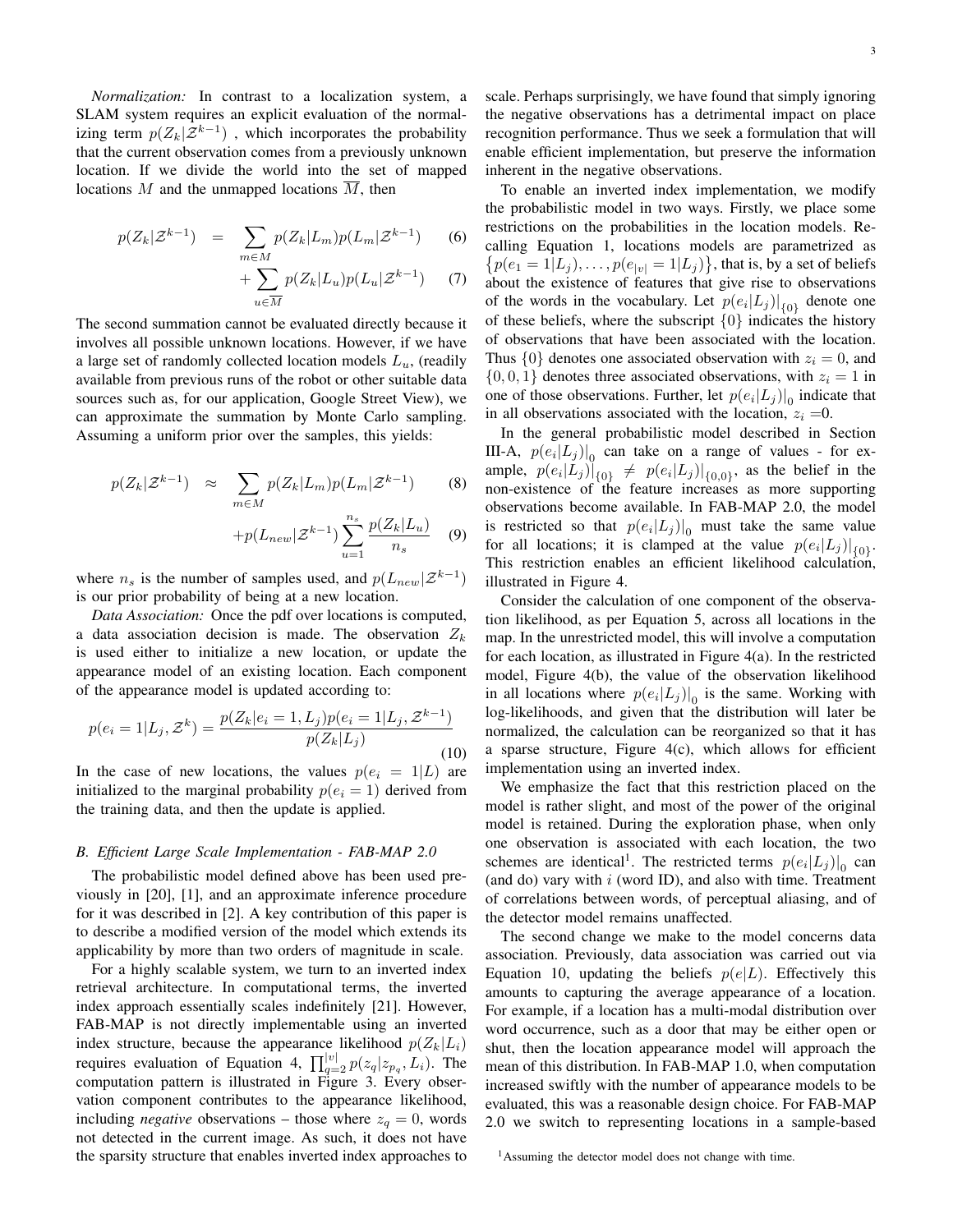

Figure 3: Illustration of the amount of computation performed by the different models. The shaded region of each block represents the appearance likelihood terms  $p(z_q|z_{p_q}, L_i)$  which must be evaluated. In (a), FAB-MAP 1.0 [1], the likelihood must be computed for all words in all locations in the map. Using the Bennett bound approximate inference procedure defined in [2], unlikely locations are discarded during the computation, yielding the evaluation pattern shown in (b). The restrictions imposed in FAB-MAP 2.0 allow a fully sparse evaluation, (c).



(c) Sparse likelihood update in the restricted model.

Figure 4: Illustration of calculation of one term of Equation 5, the observation likelihood, for a map with four locations. In (a), the model is unrestricted, and the observation likelihood can take a different value for each location. In (b), the restricted model, the likelihood in all locations where the currently considered word was not previously observed is constrained to take the same value. The calculation can now be organized so that it has a sparse structure, (c).

fashion, which better handles these multi-modal appearance effects. Locations now consist of a set of appearance models as defined in Equation 1, with each new observation associated with the location defining a new such model. This change is necessary because of the restrictions placed on word existence probabilities, but is also largely beneficial. While it means that inference time now increases with every observation collected, the system is sufficiently scalable that this is not of immediate relevance, and the greater ability to deal with variable location appearance is preferred.

Algorithm 1 gives pseudo-code for the calculation. The calculation is divided into two parts, A and B. Part A deals with the positive observations, those for which  $z_i = 1$ , while Part B deals with negative observations for which  $z_i = 0$ . The complexity of Part B is  $O(\text{#}vocab)$ , whereas Part A depends only on the number of words present in a given observation, which is empirically a small constant largely independent of vocabulary size. The straightforward implementation (combining A and B) is in fact fast enough for use, however it can be improved by a caching scheme which eliminates Part B by pre-computing negative votes at the time when the location is added to the map. The negative votes are then adjusted based Algorithm 1 Log-likelihood update using the inverted index. **Update, Part A (Positive Observations):** for  $z_i$  in  $Z$ , such that  $z_i = 1$  do: //Get all locations where word  $i$ //was observed locations = inverted index $[z_i]$ for  $L_j$  in locations do: //Update the loglikelihood //of each of these locations loglikelihood[ $L_j$ ] +=  $\log(\frac{p(z_i|z_{p_i},L_j)}{p(z_i|z_{p_i}-L_j)})$  $\frac{p(z_i|z_{p_i},L_j)}{p(z_i|z_{p_i},L)\Big|_0}$ **Update, Part B (Negative Observations):** for  $z_i$  in  $Z$ , such that  $z_i = 0$  do: locations = inverted index $[z_i]$ for  $L_j$  in locations do: loglikelihood[ $L_j$ ] +=  $\log(\frac{p(z_i|z_{p_i},L_j)}{p(z_i|z_{p_i}-L_j)})$  $\frac{p(z_i|z_{p_i},L_j)}{p(z_i|z_{p_i},L)\Big|_0}$ 

on the current observation, but do not need to be recomputed entirely. This yields a scheme where the overall complexity is independent of the size of the vocabulary.

# *C. Geometric Verification*

While a navigation system based entirely on the bag-ofwords likelihood is possible, we have found in common with others [14] that a geometric post-verification stage, which checks that the matched images satisfy epipolar geometry constraints, considerably improves performance. The impact is particularly noticeable as data set size increases - it is helpful on the 70 km data set but almost essential on the 1,000 km set.

We apply the geometric verification to the 100 most likely locations (those which maximize  $p(Z_k|L_i, \mathcal{Z}^{k-1})p(L_i|\mathcal{Z}^{k-1}))$ and to the 100 most likely samples (the location models used to evaluate the normalizing term  $p(Z_k|Z^{k-1})$ ). For each of these locations we check geometric consistency with the current observation using RANSAC. Candidate interest point matches are derived from the bag-of-words assignment already computed. Because our aim is only to verify approximate geometric consistency rather than recover exact pose to pose transformations, we assume that the transformation between poses is a pure rotation about the vertical axis. A single point correspondence then defines a transformation, leading to a very rapid verification stage. We accommodate translation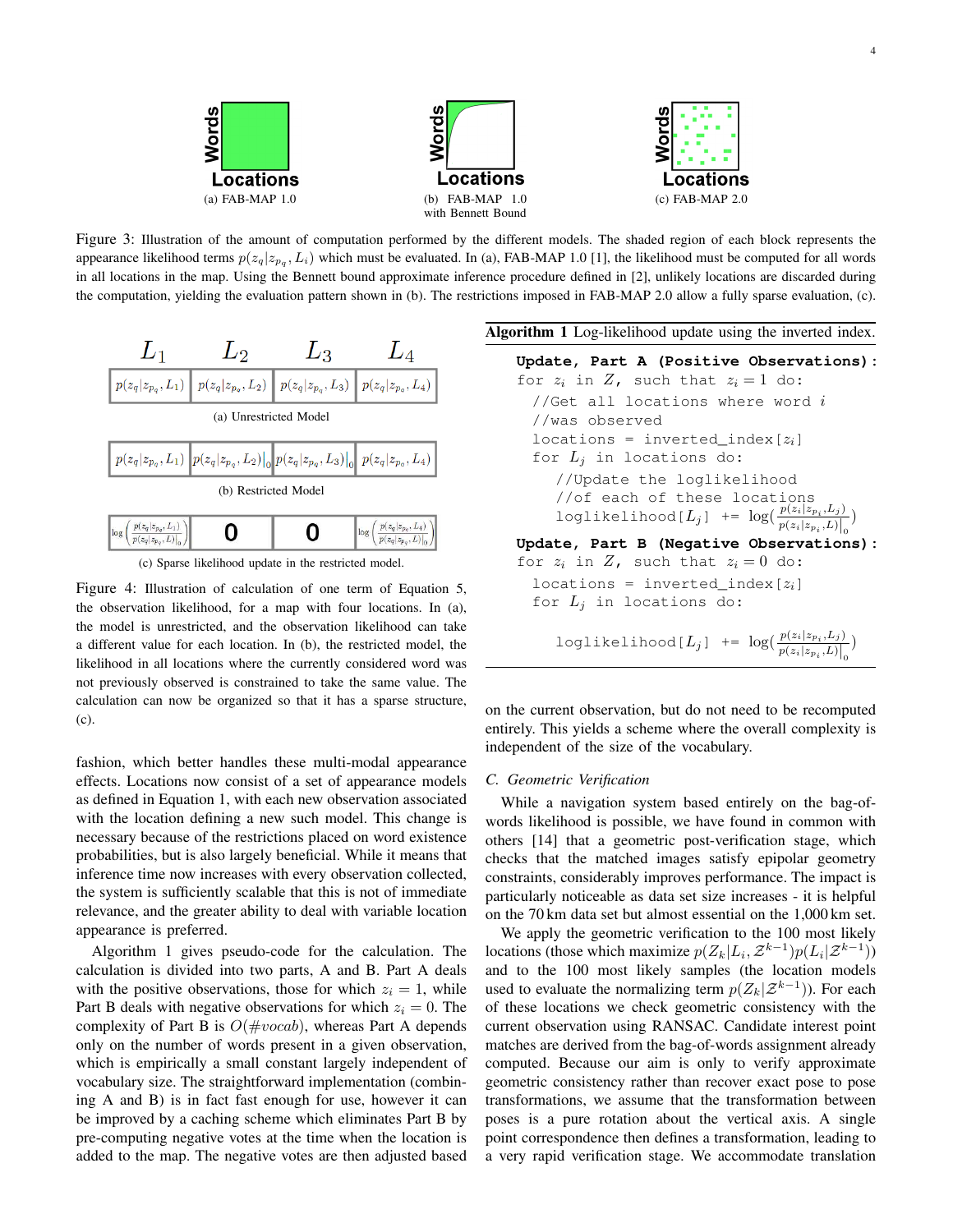between poses by allowing large inlier regions for point correspondences. We have found this simplified model to be effective for increasing navigation performance, while keeping computation requirements to a minimum. Having recovered a set of inliers using RANSAC we recompute the location's likelihood by setting  $z_i = 0$  for all those visual words not part of the inlier set. A likelihood of zero is assigned to all locations not subject to geometric verification. For the 1,000 km experiment, the maximum time taken to rerank all 200 locations was 145 ms, and mean time was 10 ms.

#### *D. Visual Vocabulary Learning*

*1) Clustering:* A number of challenges arise in learning visual vocabularies at large scale. The number of SURF features extracted from training images is typically very large; our relatively small training set of 1,921 images produces 2.5 million 128-dimensional SURF descriptors occupying 3.2 GB. Even the most scalable clustering algorithms such as k-means are too slow to be practical. Instead we apply the fast approximate k-means algorithm discussed in [14], where, at the beginning of each k-means iteration, a randomized forest of kd-trees [22], [23] is constructed over the cluster centres, which is then used for fast (approximate) distance calculations. This procedure has been shown to outperform alternatives such as hierarchical k-means [13] in terms of visual vocabulary retrieval performance.

As k-means clustering converges only to a local minima of its error metric, the quality of the visual vocabulary is sensitive to the initial cluster locations supplied to k-means. Nevertheless, random initial locations are commonly used. We have found that this leads to poor visual vocabularies, because there are very large density variations in the feature space. In these conditions, randomly chosen cluster centres tend to lie largely within the densest region of the feature space, and the final clustering over-segments the dense region, with poor clustering elsewhere. For example, in our vehicle-collected data, huge numbers of very similar features are generated by road markings, whereas rarer objects (more useful for place recognition) may only have a few instances in the training set. Randomly initialized k-means yields a visual vocabulary where a large fraction of the words correspond to road markings, with tiny variations between words.

To avoid these effects, we choose the initial cluster centres for k-means using a fixed-radius incremental pre-clustering, where the data points are inspected sequentially, and a new cluster centre is initialized for every data point that lies further than a fixed threshold from all existing clusters. This is similar to the furthest-first initialization technique [24], but more computationally tractable for large data sets. We also modify k-means by adding a cluster merging heuristic. After each kmeans iteration, if any two cluster centres are closer than a fixed threshold, one of the two cluster centres is reinitialized to a random location.

*2) Chow Liu Tree Learning:* Chow Liu tree learning is also challenging at large scale. The standard algorithm for learning the Chow Liu tree involves computing a (temporary) mutual information graph of size  $|v|^2$ , so the computation time is quadratic in the vocabulary size. For the 100,000 word vocabulary discussed in Section V, to relevant graph would require 80 GB of storage. Happily, there is an efficient algorithm for learning Chow Liu trees when the data of interest is sparse [25]. Meilă's algorithm has complexity  $O(s^2 \log s)$ , where  $s$  is a sparsity measure, equal to the maximum number of visual words present in any training image. Visual word data is typically highly sparse, with only a small fraction of the vocabulary present in any given image. This allows efficient Chow Liu tree learning even for large vocabulary sizes. For example, the tree of the 100,000 word vocabulary used in Section V was learned in 31 minutes on a 3GHZ Pentium IV.

For both the clustering and Chow Liu learning, we use external memory techniques to deal with the large quantities of data involved [26].

# IV. DATA SET

For a truly large scale evaluation of the system, the experiments in this paper make use of a 1,000 km data set. The data was collected by a car-mounted sensor array, and consists of omni-directional imagery from a Point Grey Ladybug2, 20Hz stereo imagery from a Point Grey Bumblebee<sup>2</sup>, and 5Hz GPS data. Omni-directional image capture was triggered every 4 meters on the basis of GPS.

The data set was collected over six days in December, with a total length of slightly less than 21 hours, and includes a mixture of urban, rural and motorway environments. The total set comprises 803 GB of imagery (including stereo) and 177 GB of extracted features. There are 103,256 omnidirectional images, with a median distance of 8.7 m between image captures – this is larger than the targeted 4 m because the Ladybug2 could not provide the necessary frame rate during faster portions of the route. The median time between image captures is 0.48 seconds, which provides our benchmark for real-time image retrieval performance.

Two supplemental data sets were also collected. A set of 1,921 omni-directional images collected 30 m apart was used to train the visual vocabulary and Chow Liu tree, and also served as the sampling set for the Monte Carlo integration required in Equation 8. The area where this training set was collected did not overlap with the data sets used to test the system. A second smaller data set of 70 km was also collected in August, four months prior to the main 1,000 km dataset. This serves as a smaller-scale test and can also be used for testing cross-season matching performance. The data sets are summarized in Table I.

The 1,000 km data set, collected in mid-December, provides an extremely challenging benchmark for place recognition systems. Due to the time of year, the sun was low on the horizon, so that scenes typically have high dynamic range and quickly varying lighting conditions. We developed custom auto-exposure controllers for the cameras that largely ensured good image quality, however, there is unavoidable information loss in such conditions. Additionally, large sections of the route feature highly self-similar motorway environments, which provide a challenging test of the system's ability to deal with perceptual aliasing. The smaller data set collected during

<sup>2</sup>Not used in these results.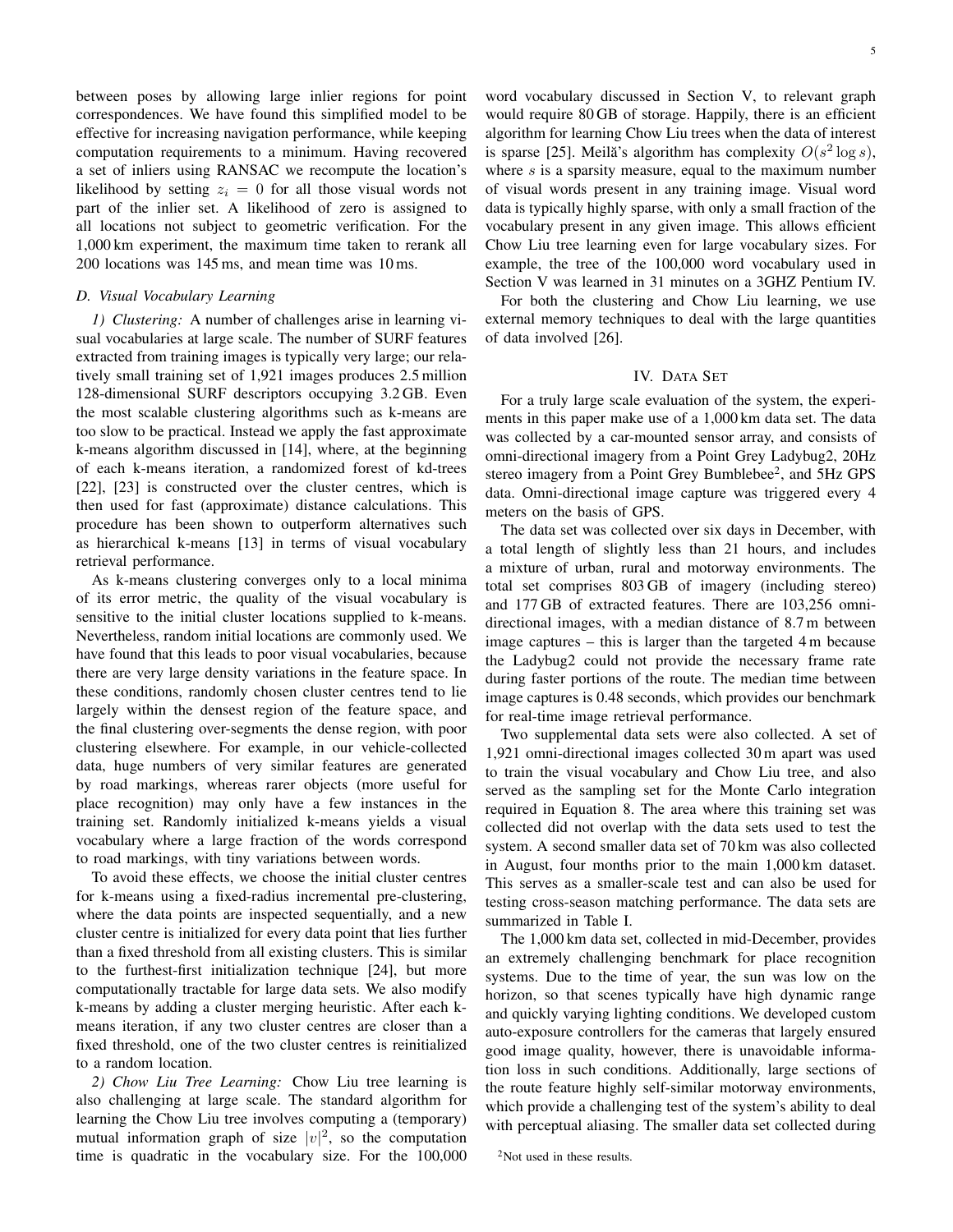August features more benign imaging conditions and will demonstrate the performance that can be typically expected from the system.

Finally, collecting a data set of this magnitude highlights some practical challenges for any truly robust field robotics deployment. We encountered significant difficulty in keeping the camera lenses clean – in winter from accumulating moisture and particulate matter, in summer from fly impacts. For this experiment we periodically cleaned the cameras manually – a more robust solution seems a worthy research topic.

All data sets are available to researchers upon request.

## V. RESULTS

The system was tested on the two datasets, respectively 70 km and 1,000 km. As input the system, we used 128D non-rotationally invariant SURF descriptors. The features were quantized to visual words using a randomized forest of eight kd-trees. The visual vocabulary was trained using the system described in Section III-D and the 1,921 image training set described in Section IV. In order to ensure an unbiased Chow Liu tree, the images in the training set were collected 30m apart, so that as far as possible they do not overlap in viewpoint, and thus approximate independent samples from the distribution over images.

We investigate two different visual vocabularies, of 10,000 and 100,000 words respectively. The detector model (Equation 2), the main user-configurable parameter of our system, was determined by a grid search to maximize average precision on a set of training loop closures. The detector model primarily captures the effects of variability in SURF interest point detection and feature quantization error. For the 10,000 word vocabulary we set  $p(z = 1|e = 1) = 0.39$  and  $p(z = 1|e = 1)$  $0 = 0.005$ . For the 100,000 word vocabulary, the values were  $p(z = 1|e = 1) = 0.2$  and  $p(z = 1|e = 0) = 0.005$ . We also investigate the importance of learning the Chow Liu tree by comparing against a Naive Bayes formulation which neglects the correlations between words. We refer to these different system configurations as "100k, CL" and "100k, NB", and similarly for the 10k word vocabulary.

Performance of the system was measured against ground truth loop closures determined from the GPS data. GPS errors and dropouts were corrected manually. Any pair of matched images that were separated by less than 40 m on the basis of GPS was accepted as a correct correspondence. Note that while 40m may seem too distant for a correct correspondence, on divided highways the minimum distance between correct loop closing poses was sometimes as large as this. Almost all loop closures detected by the system are well below the 40 m limit – 89% were separated by less than 5m, and 98% by less than 10 m.

We report precision-recall metrics for the system. Precision is defined as the ratio of true positive loop closure detections to total detections. Recall is the ratio of true positive loop closure detections to the number of ground truth loop closures. Note that images for which no loop closure exists cannot contribute to the true positive rate, however they can generate false positives. Likewise true loop closures which are incorrectly assigned to a "new place" depress recall but do not impact our precision metric. These metrics provide a good indication of how useful the system would be for loop closure detection as part of a metric SLAM system – recall at 100% precision indicates the percentage of loop closures that can be detected without any false positives that would cause filter divergence. Note that a typical loop closure consists of a sequence of several images, so even a recall rate of 20% or 30% is sufficient to detect most loop closure events, provided the detections have uniform spatial distribution.

Overall, we found the system to have excellent performance over the 70 km dataset, while the 1,000 km data set was more challenging. Precision recall curves for the two dataset are shown in Figures 5 and 6, and given numerically in Table II. Loop closing performance is also visualized in the maps shown in Figures 7 and 8. Loop closures are often detected even in the presence of large changes in appearance, a typical example is shown in Figure 10.

The performance contributions of the motion model and the geometric verification step are analysed in Figure 5. The geometric check in particular is useful in maintaining recall at higher levels of precision. The motion model is largely unnecessary on the 70km set, however it makes a more noticeable contribution on the 1,000 km set. The effect of vocabulary size and the Chow Liu tree is shown in Figure 6. Performance increases strongly with vocabulary size. The Chow Liu tree also boosts performance on all datasets and at all vocabulary sizes. The effect is weaker at the very highest levels of precision. The reason for this effect is that while the Chow Liu tree will on average improve the likelihood estimates assigned, some individual likelihoods may get worse. The recall at 100% precision is determined by the likelihood assigned to the very last false positive to be eliminated. While on average we expect the Chow Liu tree to improve this likelihood estimate, the opposite may be observed in some fraction of data sets. Below 100% precision the results are sensitive to the likelihood estimates for a larger number of false positives, and so the improvement due to the Chow Liu tree is more robustly observable.

The recall rate for the 70 km dataset is 48.4% at 100% precision. The spatial distribution of these loop closures is uniform over the trajectory – thus essentially every pose will be either detected as a loop closure, or a lie within a few meters of a loop closure. There are two short segments of the trajectory where this is not the case, one in a forest with poor lighting conditions, another in open fields with few visual landmarks. For practical purposes this dataset can be considered "solved". By contrast, the recall for the 1,000 km data set at 100% precision is only 3.1%. However, this figure requires careful interpretation – the data set contains hundreds of kilometers of highways, where the environment contains essentially no distinctive visual content. It is perhaps not reasonable to expect appearance-based loop closure detection in such conditions. To examine performance more closely, we segmented the data set into portions where the vehicle is travelling below 50 km/h (urban), and others (highways, etc). In urban areas (31% of the dataset) the recall is 6.5% at 100% precision, rising to 18.5% at 99% precision. The sharp drop in recall between 99% and 100% precision is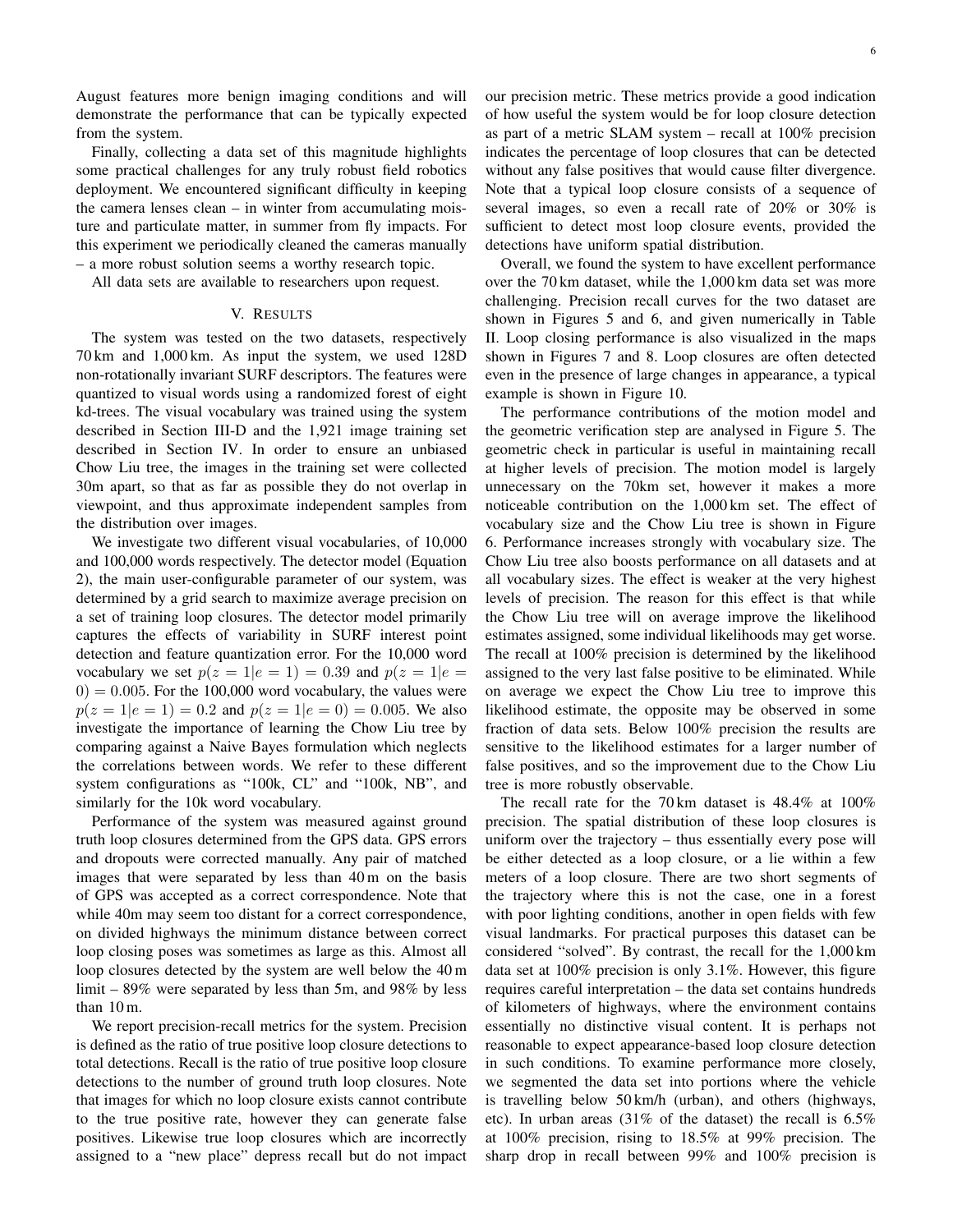Table I: Data set summary.



Figure 5: Precision-recall curves for the 70 km dataset, showing the effect of the different system components. Note the scaling on the axes. "Baseline" refers to the system without the geometric check and with a uniform position prior at each timestep. On this dataset the combination of motion model and geometric check is only slightly better than geometric check alone. The benefit is more significant for the 1,000 km dataset.

due to the fact that the highest confidence false positives are caused by particularly challenging cases of perceptual aliasing such as encountering distinctive brand logos multiple times in different locations. Given that the loop closures have an even distribution over the trajectory (Figure 7), even a recall rate of 6.5% is probably sufficient to support a good metric SLAM system.

Timing performance is presented in Figure 9. The time quoted is for inference and geometric verification, as measured on a single core of a 2.40 GHZ Intel Core 2 processor. SURF feature extraction and quantization adds an overhead of 484 ms on average. Recent GPU-based implementations can largely eliminate this overhead [27]. However, even including feature detection overhead, our real time requirement of 480 ms could be achieved by simply spreading the processing over two cores.

In comparison to prior work [1], the new system's inference times are on average 4,400 times faster, with comparable precision-recall performance. Equally important, the sparse representation means that location models now require only  $O(1)$  memory, as opposed to  $O(\text{\#vocabulary})$ . For the 100k vocabulary, a typical sparse location model requires 4 KB of memory as opposed to 400 KB previously. This enables the use of large vocabularies which improve performance, and is crucial for large scale operation because the size of the mappable area is effectively limited by available RAM.

# VI. CONCLUSIONS

This paper has outlined a new, highly scalable architecture for appearance-only SLAM. The framework is fully probabilistic, and deals with challenging issues such as perceptual aliasing and new place detection. We have demonstrated the system on two extremely extensive data sets, of 70 km and 1,000 km. Both experiments are larger than any existing result we are aware of. Our approach shows very strong performance

Figure 6: Precision-recall curves for the 1,000 km data set, showing the effect of the vocabulary size and the Chow Liu tree on performance. Note the scaling on the axes. Performance increases strongly with vocabulary size. The Chow Liu tree also increases performance, for all vocabulary sizes. The 70 km set shows the same effects.

| <b>Dataset</b>   | 70 km |      | 1.000 km |     |      | 1.000 km Urban |                  |
|------------------|-------|------|----------|-----|------|----------------|------------------|
| <b>Precision</b> | 100%  | 99%  | 100%     | 99% | 90%  | 100%           | 99%              |
| Recall           |       |      |          |     |      |                |                  |
| 100k CL          | 48.4  | 73.2 | 3.1      | 8.3 | 14.3 | 6.5            | 18.5             |
| $100k$ NB        | 49.1  | 70.0 | 3.7      | 7.9 | 13.5 | 7.5            | 17.9             |
| 10k CL           | 37.0  | 52.3 |          | 2.7 | 4.7  |                | $\overline{5.2}$ |
| $10k$ NB         | 30.1  | 51.5 |          |     | 4.4  |                |                  |

Table II: Recall figures at specified precision for varying vocabulary size and with/without the Chow Liu tree. Recall improves with increasing vocabulary size at all levels of precision. The Chow Liu tree also improves recall in all cases with the exception of the 100k vocabulary at 100% precision. See text for discussion.

on the 70 km experiment. The 1,000 km experiment is more challenging, and we do not consider it solved, nevertheless system performance is already sufficient to provide a useful competency for an autonomous vehicle operating at this scale. Our data sets are available to the research community, and we hope that they will serve as a benchmark for future systems.

#### **REFERENCES**

- [1] M. Cummins and P. Newman, "FAB-MAP: Probabilistic Localization and Mapping in the Space of Appearance," *Int. J. Robotics Res*, 2008.
- [2] ——, "Accelerated appearance-only SLAM," in *Proc. IEEE Int. Conf. on Robotics and Automation*, Pasadena, April 2008.
- [3] M. Milford and G. Wyeth, "Mapping a Suburb With a Single Camera Using a Biologically Inspired SLAM System," *Robotics, IEEE Transactions on*, vol. 24, no. 5, pp. 1038–1053, 2008.
- [4] M. Bosse and R. Zlot, "Keypoint design and evaluation for global localization in 2d lidar maps," in *Robotics: Science and Systems Conference : Inside Data Association Workshop*, 2008.
- [5] ——, "Map matching and data association for large-scale twodimensional laser scan-based slam," *Int. J. Robotics Res*, 2008.
- [6] E. Olson, "Robust and efficient robotic mapping," Ph.D. dissertation, Massachusetts Institute of Technology, June 2008.
- [7] A. Angeli, D. Filliat, S. Doncieux, and J. Meyer, "A Fast and Incremental Method for Loop-Closure Detection Using Bags of Visual Words," *IEEE Transactions On Robotics, Special Issue on Visual SLAM*, 2008.
- [8] T. Goedemé, T. Tuytelaars, and L. V. Gool, "Visual topological map building in self-similar environments," *Int. Conf. on Informatics in Control, Automation and Robotics*, 2006.
- [9] K. L. Ho and P. Newman, "Detecting loop closure with scene sequences," *Int. J. Computer Vision*, vol. 74, pp. 261–286, 2007.
- [10] F. Fraundorfer, C. Engels, and D. Nistér, "Topological mapping, localization and navigation using image collections," in *International Conference on Intelligent Robots and Systems*, 2007.